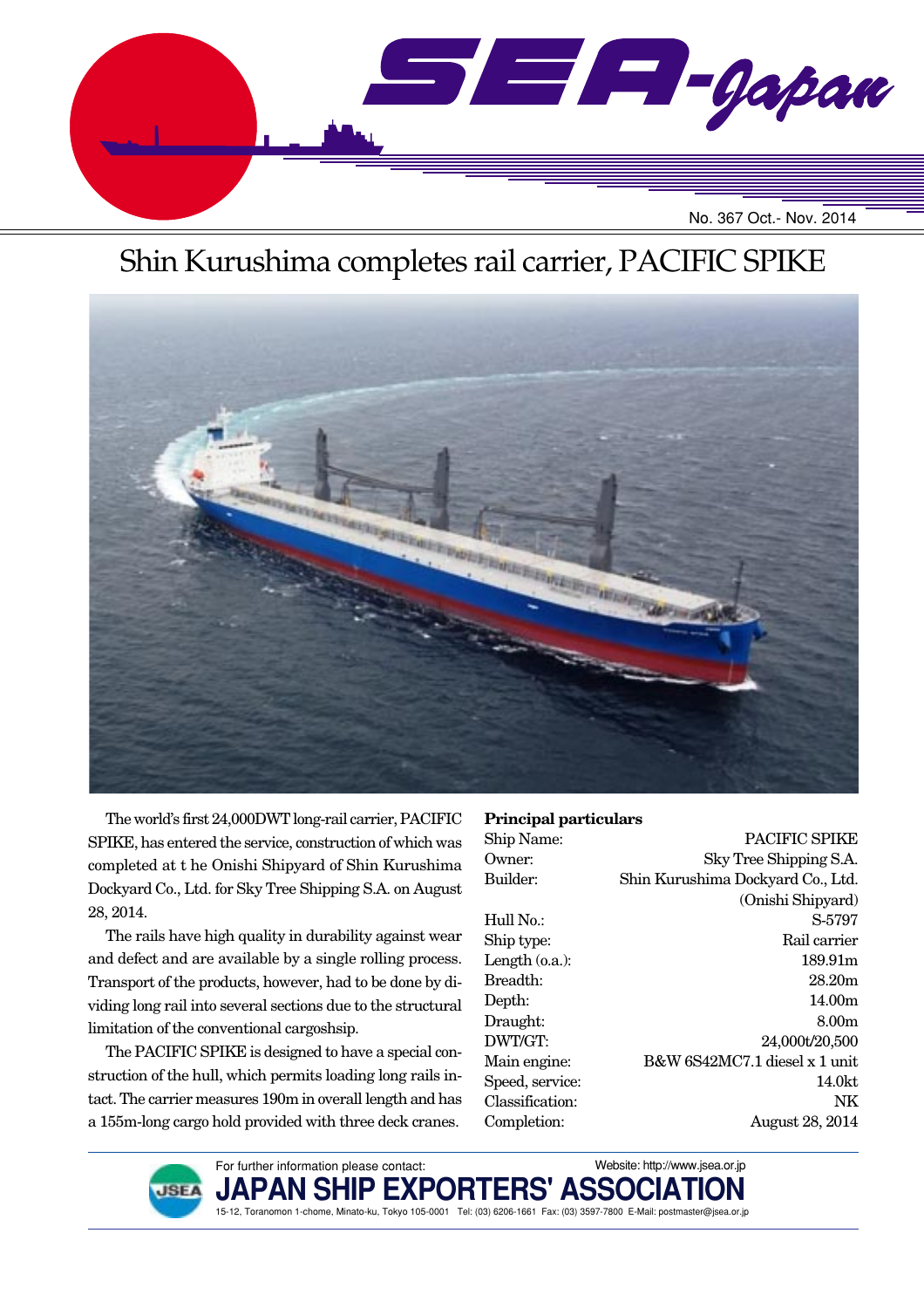# Imabari launches world's first NSafe™-Hull-adopted bulker

The world's first bulk carrier adopting NSafeTM-Hull was launched for Mitsui O.S.K. Lines, Ltd. at the Saijo Shipyard of Imabari Shipbuilding Co., Ltd. on August 2, 2014. NSafe<sup>TM</sup>-Hull (a highly ductile steel plate for shipbuilding with improved collision safety) was developed by Nippon Steel & Sumitomo Metal Corporation (NSSMC), and the material was first applied to the bulker through the collaborative R&D by NSSMS, Imabari Shipbuilding Co., Ltd. and the National Maritime Research Institute (NMRI).

NSafe<sup>™</sup>-Hull has excellent ductility, while maintaining the workability (e.g., machinability and weldability) of conventional steels, which substantially improves ship's collision safety. NSSMC developed  $NSafe^{TM}$ -Hull through designing chemical composition and microstructural control in crystalline scale.

If a ship is made of NSafe<sup>TM</sup>-Hull, because of superior ductility of the material, the energy absorbed before breaking hull could be roughly triple of one for a ship made of conventional steels, in case of side collision. It can therefore be said that NSafe<sup>TM</sup>-Hull increases ship durability compared



*Same type of ship as that in which NSafeTM-Hull was used (Courtesy of Mitsui O.S.K. Lines, Ltd.)*

with conventional steels. Such higher safety level has been achieved by the cooperative research of the aforementioned three organizations on steel ductility and ship collision safety.

On the ship for Mitsui O.S.K. Lines, Ltd., approximately 3,000 tons of NSafeTM-Hull, in total, was used for structural parts where high collision safety performance was required, such as the side plates of cargo holds and fuel tanks. NSafeTM-Hull, if used for ship's structure, owing to its improved anti-breaking performance in case of collision, contributes to pre-

venting oil leakage resulting in environmental pollution and ingress of water into cargo holds, which directly leads to cargo damage and may result even in capsize.

#### **Outline of the bulk carrier:**

Deadweight: 206,600 tons

- $L$  (o.a.) x B x D: 299.94m x 50.00m x 24.70m
- Builder: Imabari Shipbuilding Co., Ltd. (Saijo Shipyard)

Ship owner:Mitsui O.S.K. Lines, Ltd. Launching: August 2, 2014 Amount of NSafe<sup>™</sup>-Hull used: Approximately 3,000 tons





*sections (in red color below)*

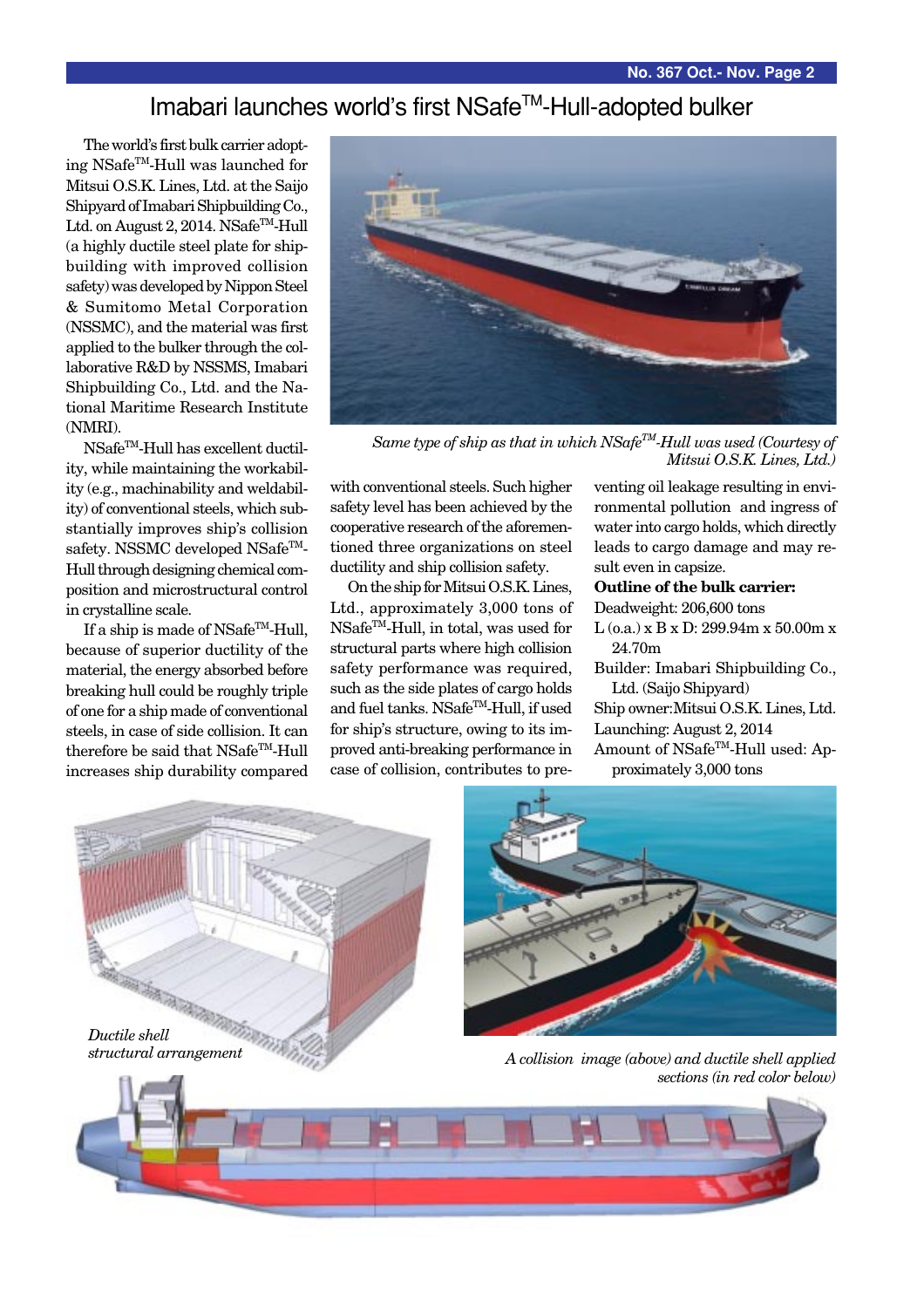### JMU completes Dunkirkmax bulk carrier of G-Series, PELOREUS

Japan Marine United Corporation (JMU) delivered the PELOREUS, an 182,000DWT bulk carrier, to Cape Horizon Shipping LLC at its Ariake shipyard on July 22, 2014. This is the first vessel of the "G-Series" Dunkirkmax bulk carrier series, called G182BC. JMU has built G-Series Newcastlemax and Panamax bulk carriers, and this G182BC is the third ship type in the G-Series.

G182BC succeeded drastically in decreasing fuel oil consumption by using various and comprehensive measures for energy saving, so the Energy Efficiency Design Index (EEDI) is much improved.

G182BC has been developed with



expertise and vast experience of JMU. The SSD (Super Stream Duct) and Surf-Bulb (Rudder Fin with Bulb) equipped forward and after of the propeller, respectively, much improve the propulsion

performance. Furthermore, the unique bow shape of the LEADGE Bow can decrease additional resistance in waves and the well-refined shape of the superstructure has low wind resistance.

In addition, the Vessel's features of low level EEDI, application of the ballast water treatment system and compliance with the MARPOL  $NO<sub>x</sub>$  tier-II make the vessel environmentally friendly.

#### **Principal Particulars**

| $L$ (o.a.) x B x D x d: 292.0m x 45m x |                 |  |  |  |
|----------------------------------------|-----------------|--|--|--|
| $24.55m \times 18.18m$                 |                 |  |  |  |
| DWT/GT:                                | 182,496t/93,297 |  |  |  |
| Main engine: MAN B&W 7S65ME-C          |                 |  |  |  |
| diesel x 1 unit                        |                 |  |  |  |
| Speed:                                 | 15.05kt         |  |  |  |
| Complement:                            | 27              |  |  |  |
| Classification:                        | NK              |  |  |  |
|                                        |                 |  |  |  |

designed in accordance with IACS Common Structural Rules.

 $L$  (o.a.) x B x D: 189.99m x 32.25m x

DWT/GT: 55,888t/31,882 Main engine: MITSUI-MAN B&W diesel 6S50ME-B9.3 x1 unit MCO: 7,390kW Speed, service: about 14.4kt Complement: 25 Classification: NK Registry: Panama Delivery: July 31, 2014

**Principal particulars**

18.10m

# MES delivers 5th Eco-Ship "Mitsui neo56," NORD TREASURE

Mitsui Engineering & Shipbuilding Co., Ltd. (MES) completed and delivered a 56,000DWT type bulk carrier NORD TREASURE (HN: 1828) at its Chiba Works on July 31, 2014 to Clio Marine Inc., Liberia.

This is the 5th ship of MES "neo56BC," the new generation ecoship. This keeps the superior usability and reliability of "Mitsui 56" which is highly appreciated in the market and more than 160 ships have been delivered by MES.

The electronic controlled engine and optimized shape make the superior propulsive efficiency and fuel oil consumption. Other features include:

- 1. The vessel has four cranes and five cargo holds and keeps the superior usability of "Mitsui 56."
- 2. The length is less than 190m and secures the superior usability in consideration of domestic and foreign ports.
- 3. The vessel is designed for loading various cargos like coal, ore, grain, as well as lengthy/heavy cargo such as steel pipes and hot coils.
- 4. The new form of the bow and stern makes it possible to keep good performance in rough sea conditions as well as calm sea conditions and shows better maneuverability.
- 5. The size of hatch opening is the largest for this type of vessel in terms of both length and width.
- 6. The main engine, MITSUI-MAN B&W diesel engine 6S50ME-B9.3, complying with MARPOL NOx restriction (Tier-II) for exhaust gas emissions, gives superior fuel oil consumption over wide range of output.
- 7. Considering strengthened restriction for  $\mathrm{SO}_{x}$  emission, the ship has low sulfur fuel oil tanks, which are designed for operation in ECA (Emission Control Areas).
- 8. The vessel is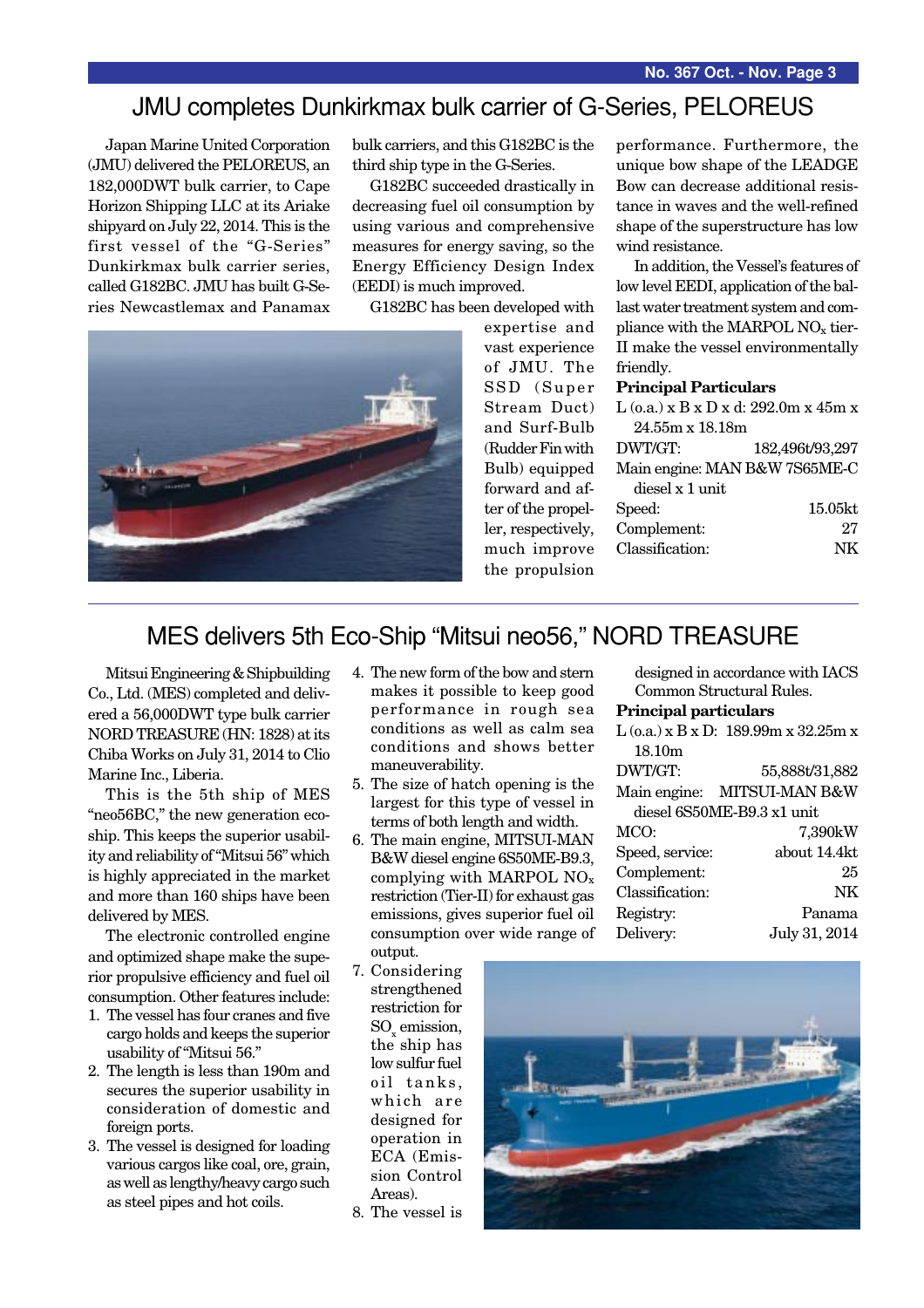### New generation non-ballast tanker/bulk carrier developed

Collaborative development work has been completed on new energysaving vessels which do not require ballast water. Prof. Yoshiho Ikeda, Department of Marine System Engineering, Osaka Prefecture University, has led this R&D project in collaboration with various Japanese shipbuilders.

This project utilized the industryacademia R&D collaboration system intended to encourage the development of innovative products. In the first phase (2009 to 2011), the project team carried out development of the non-ballast water vessel and confirmed performance of the vessel in calm water. In the second phase (2011 to 2013), the performance of the nonballast water vessel was optimized under rough sea conditions. The basic concept was to develop a new generation energy-saving vessel requiring no ballast water, which would have less influence on the marine ecology and environment, and also achieve energy-saving ship operation.

In Phase I, the project team designed the nonballast water ship using electrical pod propulsion units that can move up and down to adjust the propeller depth below the waterline. This proce-

dure eliminates the need for ballast water and reduces frictional resistance by 43% under the unloaded condition.

The cross sectional hull form is round, and the buttock-flow stern is employed, which decrease viscous resistance by 17% under the loaded conditions. To secure sufficient thrust force, the vessel is designed to use three large pod propulsion units. Seaworthiness of the vessel was ensured by the development of a new bow that can halve the slamming force at very shallow draught navigation with no ballast water. The superstructure located at the bow is a round and

### Niigata completes 4,000ps tugboat for Nihonkai Eisen

Niigata Shipbuilding & Repair, Inc., Niigata, Japan, completed construction of the RYUTO MARU, a 4,000ps tugboat/disaster prevention ship, for Nihonkai Eisen Co., Ltd. on July 4, 2014. The vessel is now engaged in the port service centered on Niigata Port.

The RYUTO MARU is equipped with two units of Niigata Z-Pellers that permit maneuvering the ship in any direction (360 degrees) on the spot. To function as a disaster prevention

ship, fire fighting (foam/powder) jet nozzles are installed, which can be controlled remotely from the wheelhouse. A spilt oil recovery unit is also provided.

Nihonkai

Eisen is now operating ten tugboats: six stationed at Niigata Port, and four at Naoetsu Port. The newly built tugboat replaced one of six previous tugboats.

#### **Principal particulars**

| Gross tonnage:                            | 196                 |
|-------------------------------------------|---------------------|
| Length, o.a.:                             | 34.55m              |
| Beam:                                     | 9.70 <sub>m</sub>   |
| Towing force:                             | 52.9t               |
| Engine output, max.:                      | 4,000 <sub>ps</sub> |
| $(2,000\text{ps} \times 2 \text{ units})$ |                     |
| Speed, max.:                              | 14.44kt             |





streamlined shape to alleviate the wind pressure. A simple sail system was developed, which will help make up for ship speed lost in rough sea weather. An 80,000DWT tanker and 95,000DWT and 335,000DWT bulk carriers were designed as trials.

In Phase II, optimization of the bow shape was carried out to reduce the rough-sea wind resistance working on the hull developed in Phase I. Moreover, the distribution of the wave pressures working on the bow was obtained from CFD study. Based on the CFD study, small additive objects were developed to eliminate higherpressure areas around stagnation points.

Study results in Phase I and II were arranged as a report of the study results and announced with 20 other reports to The Japan Society of Naval Architects and Ocean Engineers and other circles. The reports are available from the website of Prof. Ikeda's office.

#### **Collaborators**

Phase I: Oshima Shipbuilding Co., Ltd., Sanoyas Shipbuilding Corporation, Shin Kurushima Dockyard Co., Ltd., Sasebo Heavy Industries Co., Ltd., Nakashima Propeller Co., Ltd., West Japan Fluid Engineering Laboratory Co., Ltd., Daihatsu Diesel Mfg. Co., Ltd., IHI Marine United Inc., Imabari Shipbuilding Co., Ltd., and Nippon Kaiji Kyokai

Phase II: Oshima Shipbuilding Co., Ltd., Sanoyas Shipbuilding Corporation, Shin Kurushima Dockyard Co., Ltd., Sasebo Heavy Industries Co., Ltd., West Japan Fluid Engineering Laboratory Co., Ltd., and Imabari Shipbuilding Co., Ltd.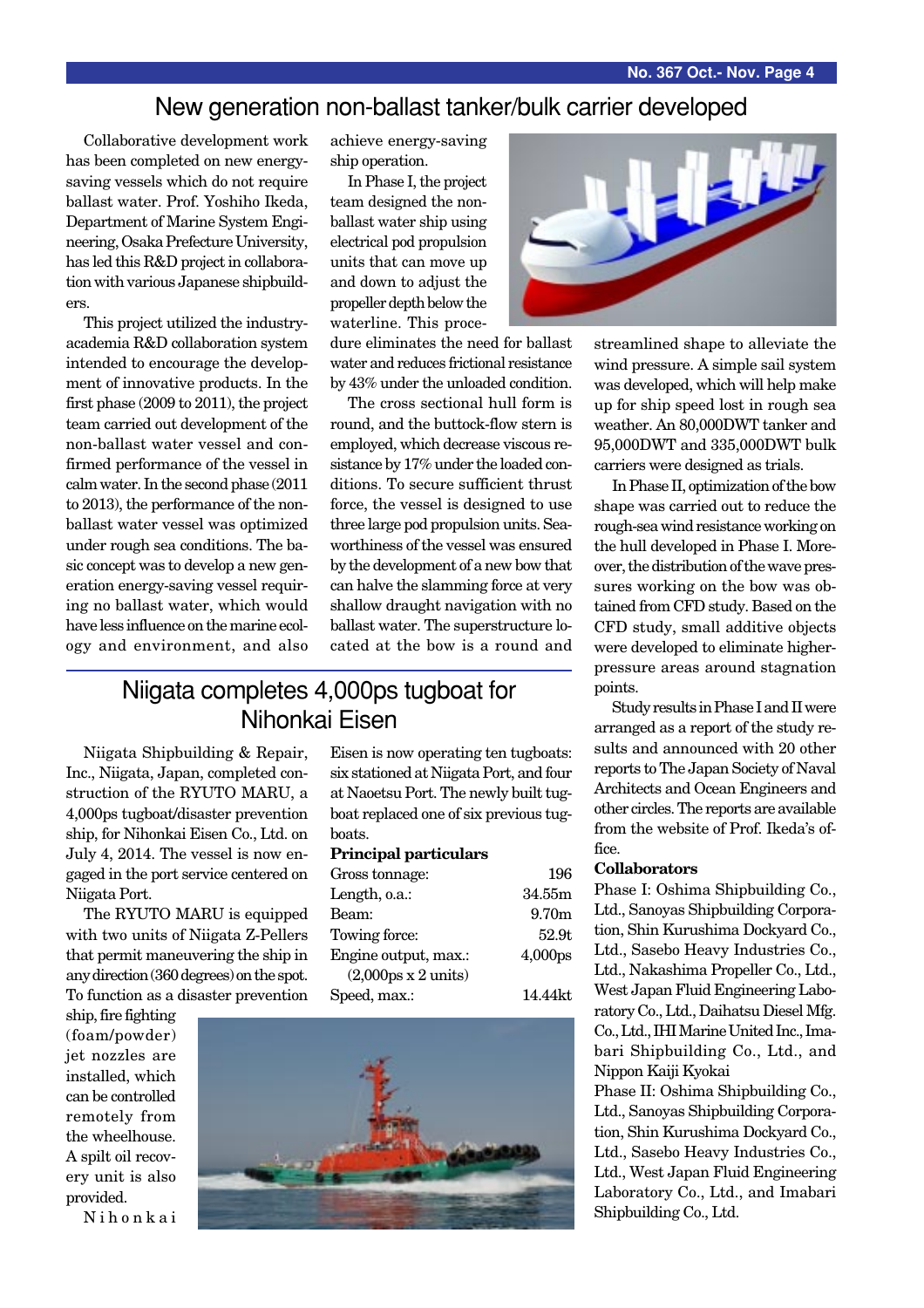### Naikai completes 37,700DWT general cargo ship, AFRICAN RAVEN

Naikai Zosen Corporation completed construction of the 37,700DWT general cargo ship, AFRICAN RAVEN, at the Innoshima Works on July 17, 2014.

The vessel is a newly developed dry cargo ship with double side shells at every cargo hold to ensure hull strength and stability against external damage in an accident, which will prevent cargo loss and quality damage. The fuel oil tanks are also protected with the double side shells conforming to the international regulations as an eco-ship.

The vessel has shallow draught and wide beam, with the hull form design allowing calling at ports with shallow water and navigating rivers, canals, and lakes. Course-keeping stability is secured with a special rudder and stern form.

The Nos. 2 through 4 of the five cargo holds are the box-shape type, and four 30t deck cranes are arranged together with wide hatch openings that facilitate loading and unloading. The vessel can transport various car-



goes including lumber, grains, coal, ores, steel products, etc. The ballast tanks are arranged based on an indepth study to increase the loading volume of cargo lumber.

The main engine is a new model of the energy saving type. A large propeller and new bow shape that increases seaworthiness are employed for improved propulsion performance. Other additional energy saving devices that include the SSD (Super Stream Duct) and Surf-Bulb are used for economical ship operation.

#### **Principal particulars**

L (o.a.) x L (b.p.) x B x D x d: 183.00m x 177.00m x 30.60m x 14.50m x 10.00m

DWT/GT: 37,700t/23,753 Cargo hold capacity: 47,125.3m3 Main engine: HITACHI-MAN B&W 6S46MC-C8.3 diesel x 1 unit D.M.C.O.: 6,695kW x 113.0min-1 D.C.S.O.: 5,690kW x 107.0min-1 Speed, service: About 14.1kt Complement: 25 Classification: NK Registry: Panama Completion: July 17, 2014

### First ore carrier equipped with MERS enters service **— 8% fuel cut achieved at sea trial —**

Mitsubishi Heavy Industries Marine Machinery & Engine Co., Ltd. (MHI-MME), a group company of Mitsubishi Heavy Industries, Ltd., has installed a Mitsubishi Energy Recovery System (MERS) on a VLOC (Very Large Ore Carrier) for the first time.

The system significantly enhances power generation efficiency by maximizing recovery and utilization of exhaust gas waste energy from marine diesel engines and demonstrated significant fuel consumption improvement compared with existing ships during at-sea trials.

The MERS ability to reduce fuel consumption and impact on the environment has already been confirmed through installation and testing in container ships that consume large amounts of electricity, and the latest development confirms successful verification of MERS capability in other type of ships as well. In the current instance, the MERS was installed on an ore carrier of Mitsui O.S.K. Lines, Ltd. (MOL), which was built by Namura Shipbuilding Co., Ltd.

The MERS optimally controls exhaust gas turbines\*1 and steam turbines, enhancing fuel efficiency by recovering waste heat under a wide range of engine loads. The latest MERS enables even greater waste energy recovery by incorporating shaft motors\*2 that delivers surplus power

back to the main engine. As a result, the new MERS can reduce fuel consumption by approximately 8%.

MERS orders have progressively expanded since the system's development in 2010, mainly for systems installed on refrigerated container (reefer) carriers that consume large amounts of electricity. The latest MERS at-sea trial confirms the MERS capacity to efficiently recover and utilize waste energy in smaller vessels as well. Leveraging these test results, MHI-MME intends to meet fuel efficiency needs in a wider range of seagoing vessels.

#### **Notes:**

1. Turbines driven by engine exhaust gas. 2. Motors to assist propeller shaft rotation.